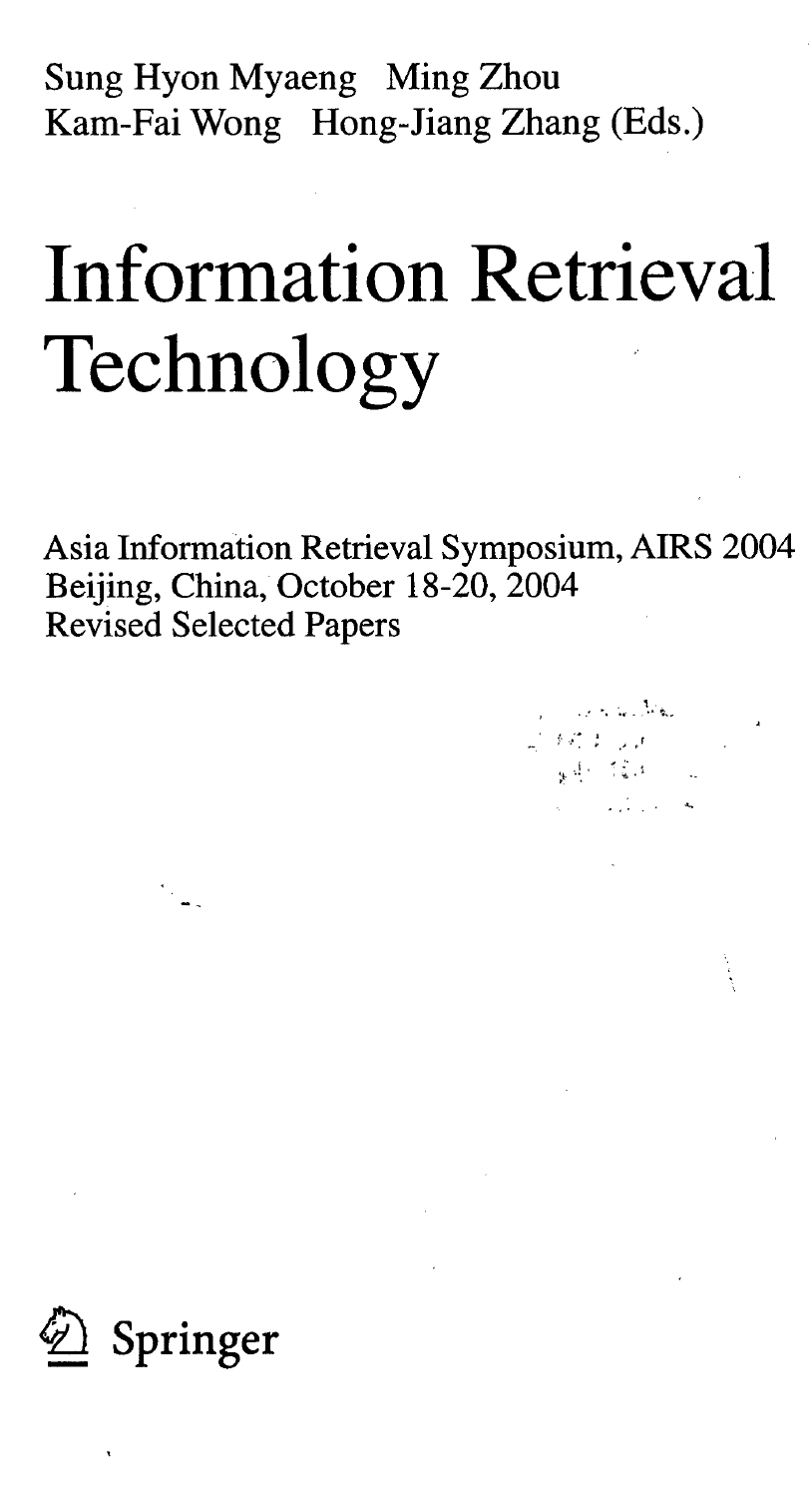## Table of Contents

### Information Organization

| Automatic Word Clustering for Text Categorization Using Global |     |
|----------------------------------------------------------------|-----|
| Information                                                    |     |
| Wenliang Chen, Xingzhi Chang, Huizhen Wang, Jingbo Zhu,        |     |
|                                                                |     |
| Text Classification Using Web Corpora and EM Algorithms        |     |
|                                                                | -12 |
| Applying CLIR Techniques to Event Tracking                     |     |
|                                                                |     |
| Document Clustering Using Linear Partitioning Hyperplanes and  |     |
| Reallocation                                                   |     |
| Canasai Kruengkrai, Virach Sornlertlamvanich, Hitoshi Isahara  | 36  |

### Automatic Summarization

| Summary Generation Centered on Important Words<br>Dongli Han, Takashi Noguchi, Tomokazu Yago, Minoru Harada | 48   |
|-------------------------------------------------------------------------------------------------------------|------|
| Sentence Compression Learned by News Headline for Displaying in                                             |      |
| Small Device                                                                                                |      |
|                                                                                                             | 61   |
| Automatic Text Summarization Using Two-Step Sentence Extraction                                             | - 71 |
| Sentence Extraction Using Time Features in Multi-document                                                   |      |
| Summarization<br>Jung-Min Lim, In-Su Kang, Jae-Hak J. Bae, Jong-Hyeok Lee                                   | 82   |

#### Alignment/Paraphrasing in IR

| Extracting Paraphrases of Japanese Action Word of Sentence Ending |    |
|-------------------------------------------------------------------|----|
| Part from Web and Mobile News Articles                            |    |
| Hiroshi Nakagawa, Hidetaka Masuda                                 | 94 |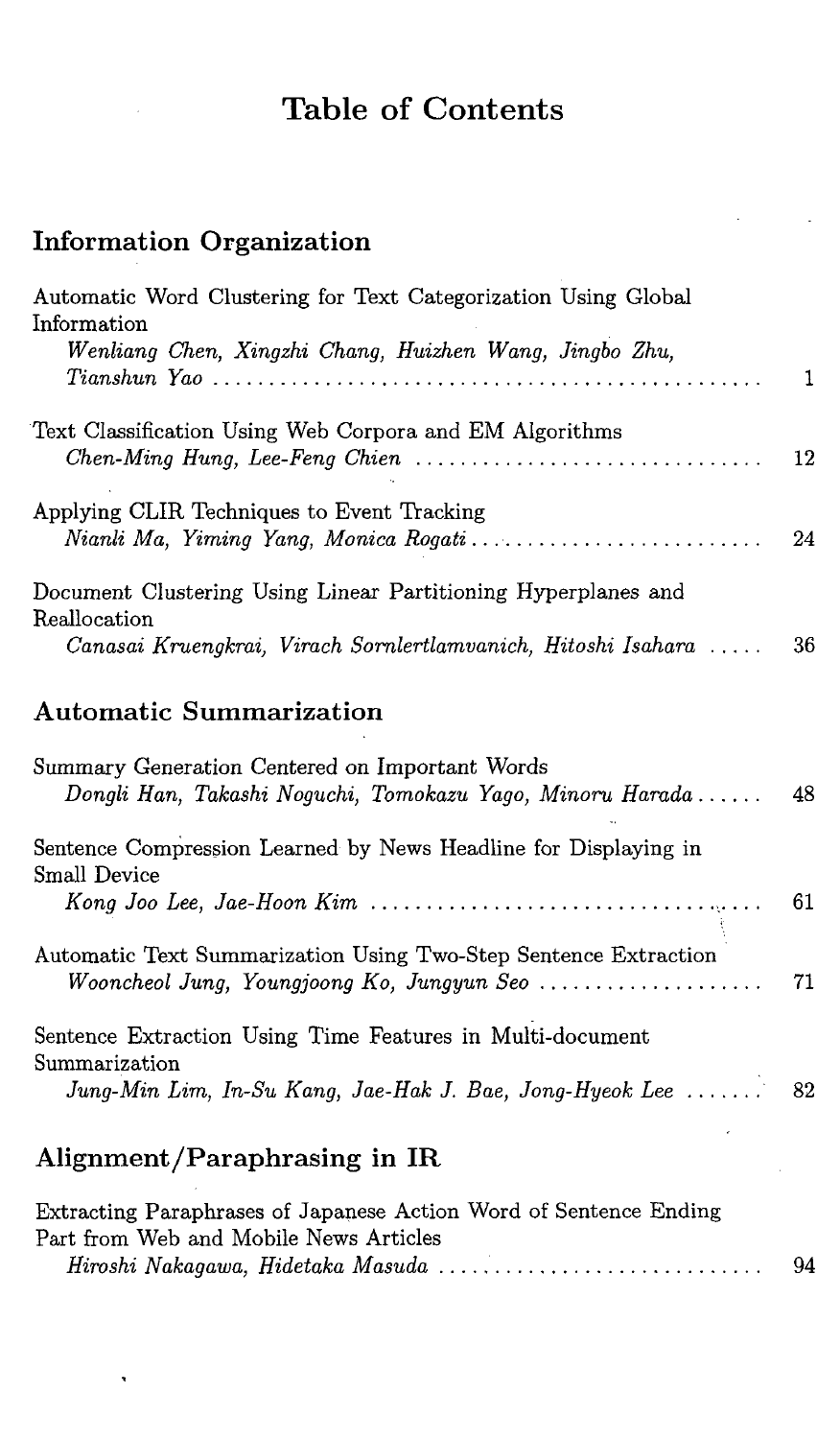| Improving Transliteration with Precise Alignment of Phoneme Chunks<br>and Using Contextual Features<br>Wei Gao, Kam-Fai Wong, Wai Lam                                                         |     |
|-----------------------------------------------------------------------------------------------------------------------------------------------------------------------------------------------|-----|
|                                                                                                                                                                                               | 106 |
| Combining Sentence Length with Location Information to Align<br>Monolingual Parallel Texts                                                                                                    | 118 |
| Web Search                                                                                                                                                                                    |     |
| Effective Topic Distillation with Key Resource Pre-selection<br>$Yiqun \, \, Liu, \, \, Min \, \, Zhang, \, \, Shaoping \, \, Ma \, \ldots \ldots \ldots \ldots \ldots \ldots \ldots \ldots$  | 129 |
| Efficient PageRank with Same Out-Link Groups<br>Yizhou Lu, Xuezheng Liu, Hua Li, Benyu Zhang, Wensi Xi,<br>Zheng Chen, Shuicheng Yan, Wei-Ying Ma $\ldots \ldots \ldots \ldots \ldots \ldots$ | 141 |
| Literal-Matching-Biased Link Analysis                                                                                                                                                         | 153 |
| Linguistic Issues in IR                                                                                                                                                                       |     |
| Multilingual Relevant Sentence Detection Using Reference Corpus<br>Ming-Hung Hsu, Ming-Feng Tsai, Hsin-Hsi Chen                                                                               | 165 |
| A Bootstrapping Approach for Geographic Named Entity Annotation                                                                                                                               | 178 |
| Using Verb Dependency Matching in a Reading Comprehension System                                                                                                                              | 190 |
|                                                                                                                                                                                               |     |

### Document/Query Models

ŧ

| Sense Matrix Model and Discrete Cosine Transform                                                                                                                                                           |  |
|------------------------------------------------------------------------------------------------------------------------------------------------------------------------------------------------------------|--|
| Query Model Estimations for Relevance Feedback in Language<br>Modeling Approach<br>Seung-Hoon Na, In-Su Kang, Kyonghi Moon, Jong-Hyeok Lee  215                                                            |  |
| A Measure Based on Optimal Matching in Graph Theory for Document<br>Similarity<br>$Xiaojun Wan, Yuxin Peng \ldots \ldots \ldots \ldots \ldots \ldots \ldots \ldots \ldots \ldots \ldots \ldots \ldots 227$ |  |